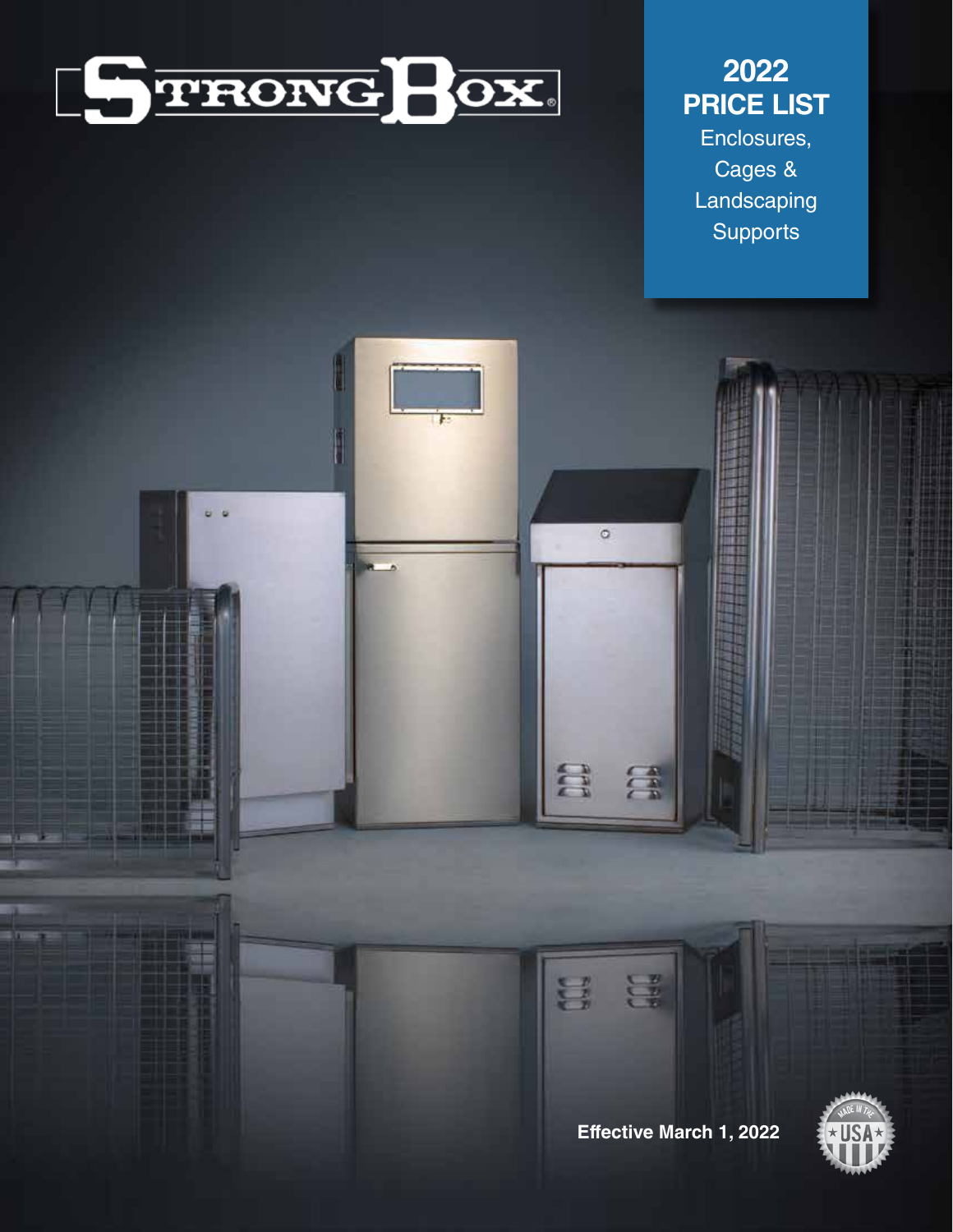# **STAINLESS STEEL CONTROLLER ENCLOSURES**



| <b>ITEM</b>                                                       | PART NO.         | <b>DESCRIPTION</b>                        | <b>WEIGHT</b> | <b>PRICE</b> |  |  |
|-------------------------------------------------------------------|------------------|-------------------------------------------|---------------|--------------|--|--|
| <b>Heavy Duty Front Entry</b>                                     |                  |                                           |               |              |  |  |
|                                                                   | <b>SB-18SS</b>   | 18" Wide, 36" High, 12" Deep              | 75 lbs.       | \$3,188      |  |  |
|                                                                   | SB-18DSS         | 18" Wide, 36" High, 24" Deep              | 120 lbs.      | \$4,760      |  |  |
|                                                                   | <b>SB-1852SS</b> | 18" Wide, 52" High, 12" Deep              | 90 lbs.       | \$3,855      |  |  |
|                                                                   | <b>SB-24SS</b>   | 24" Wide, 36" High, 12" Deep              | 95 lbs.       | \$3,674      |  |  |
|                                                                   | SB-24DSS         | 24" Wide, 36" High, 24" Deep              | 145 lbs.      | \$5,633      |  |  |
|                                                                   | <b>SB-36SS</b>   | 36" Wide, 36" High, 12" Deep              | 138 lbs.      | \$5,028      |  |  |
| ⋓<br><b>NEMA</b><br>3R Rated                                      |                  |                                           |               |              |  |  |
|                                                                   |                  | <b>Heavy Duty Wall Mount</b>              |               |              |  |  |
|                                                                   | SB-16SSW         | 16" Wide, 18" High, 10" Deep, Wall Mount  | 35 lbs.*      | \$2,399      |  |  |
| $\mathbb{Z}$                                                      | SB-18SSW         | 18" Wide, 36" High, 12" Deep, Wall Mount  | 75 lbs.       | \$3,188      |  |  |
|                                                                   | SB-24SSW         | 24" Wide, 36" High, 12" Deep, Wall Mount  | 95 lbs.       | \$3,674      |  |  |
|                                                                   | SB-36SSW         | 36" Wide, 36" High, 12" Deep, Wall Mount  | 138 lbs.      | \$5,028      |  |  |
| ⋓<br><b>NEMA</b><br>3R Rated                                      |                  |                                           |               |              |  |  |
|                                                                   |                  | <b>Optional Stainless Steel Pedestals</b> |               |              |  |  |
|                                                                   | <b>PED-16SS</b>  | 16" Wide, 12" High, 15.5" Deep            | 20 lbs.       | \$929        |  |  |
|                                                                   | <b>PED-18SS</b>  | 18" Wide, 12" High, 10" Deep              | 18 lbs.       | \$891        |  |  |
|                                                                   | PED-18DSS        | 18" Wide, 12" High, 20" Deep              | 23 lbs.       | \$1,324      |  |  |
|                                                                   | <b>PED-24SS</b>  | 24" Wide, 12" High, 10" Deep              | 22 lbs.       | \$1,040      |  |  |
|                                                                   | PED-24SS-240V    | 24" Wide, 12" High, 10" Deep              | 30 lbs.       | \$1,390      |  |  |
|                                                                   | PED-24DSS        | 24" Wide, 12" High, 20" Deep              | 26 lbs.       | \$1,390      |  |  |
|                                                                   | PED-36SS         | 36" Wide, 12" High, 10" Deep              | 33 lbs.       | \$1,317      |  |  |
|                                                                   | PED-16SSW        | 16" Wide, 4" High, 8" Deep                | 6 lbs.        | \$625        |  |  |
|                                                                   | PED-LD16         | 16.75" Wide, 12" High, 8.25" Deep         | 18 lbs.       | \$702        |  |  |
|                                                                   | PT-TEMP1852      | 18" Wide, 9.75" Deep                      | 2 lbs.        | \$91         |  |  |
|                                                                   |                  | <b>Heavy Duty Top Entry</b>               |               |              |  |  |
| - 6                                                               | <b>SB-16SS</b>   | 16" Wide, 38" High, 15.5" Deep            | 80 lbs.       | \$3,812      |  |  |
|                                                                   | <b>SB-22SS</b>   | 24" Wide, 38" High, 17" Deep              | 125 lbs.      | \$4,873      |  |  |
|                                                                   |                  |                                           |               |              |  |  |
| Lei                                                               |                  |                                           |               |              |  |  |
|                                                                   |                  |                                           |               |              |  |  |
| S<br>W                                                            |                  |                                           |               |              |  |  |
|                                                                   |                  |                                           |               |              |  |  |
| NEMA<br>$\overset{(\mathsf{U}_\mathsf{L})}{=}$<br><b>3R Rated</b> |                  |                                           |               |              |  |  |
|                                                                   |                  |                                           |               |              |  |  |

*TERMS OF SALE NET 30 DAYS F.O.B. FACTORY RESTOCK CHARGE ON AUTHORIZED RETURNS.*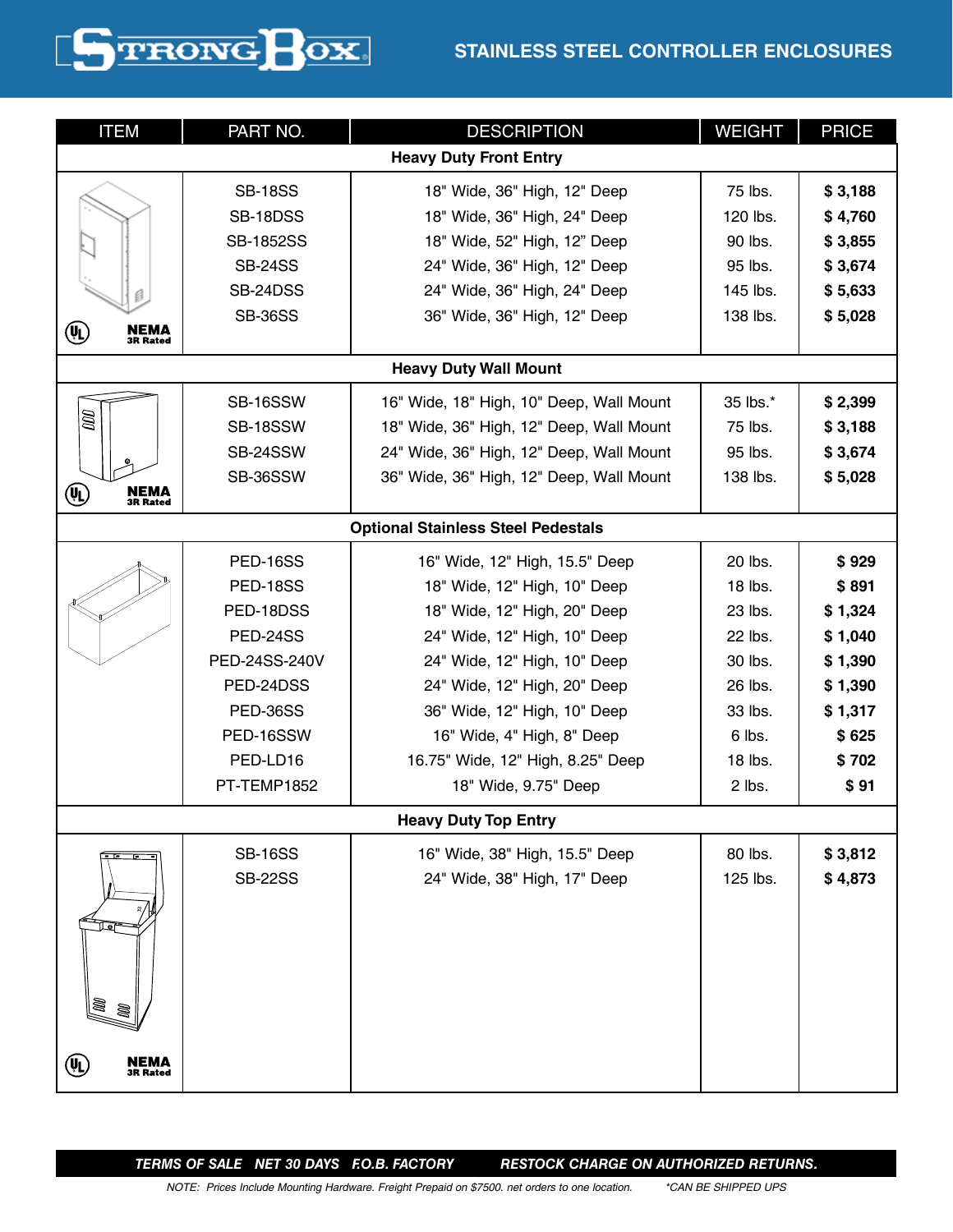

# **STAINLESS STEEL CONTROLLER ENCLOSURES**

| <b>ITEM</b>                                                            | PART NO.                                                                           | <b>DESCRIPTION</b>                                                                                                                                                                                      | <b>WEIGHT</b>                                                                  | <b>PRICE</b>                                       |  |  |  |
|------------------------------------------------------------------------|------------------------------------------------------------------------------------|---------------------------------------------------------------------------------------------------------------------------------------------------------------------------------------------------------|--------------------------------------------------------------------------------|----------------------------------------------------|--|--|--|
|                                                                        | <b>Light Duty Cabinet</b>                                                          |                                                                                                                                                                                                         |                                                                                |                                                    |  |  |  |
| W,                                                                     | <b>LD-16S</b>                                                                      | 16.75" Wide, 30" High, 8.25" Deep                                                                                                                                                                       | 43 lbs.*                                                                       | \$1,618                                            |  |  |  |
| $\textcircled{\tiny{l}}$<br><b>NEMA</b><br>3R Rated                    |                                                                                    |                                                                                                                                                                                                         |                                                                                |                                                    |  |  |  |
|                                                                        |                                                                                    | <b>Light Duty Wall Mount</b>                                                                                                                                                                            |                                                                                |                                                    |  |  |  |
| $000\,$<br>$\textcircled{\tiny{l}}$<br><b>NEMA</b><br>3R Rated         | <b>LD-16SW</b><br><b>LD-18SW</b><br><b>LD-16T</b>                                  | 16.75" Wide, 30" High, 8.25" Deep, Wall Mount<br>18.5" Wide, 18.5" High, 8" Deep, Wall Mount<br>16.75" Wide, 18.5" High, 8" Deep, Wall Mount                                                            | 48 lbs.*<br>31 lbs.*<br>25 lbs.*                                               | \$1,618<br>\$1,526<br>\$1,525                      |  |  |  |
|                                                                        |                                                                                    | <b>Enclosure Options</b>                                                                                                                                                                                |                                                                                |                                                    |  |  |  |
| $\not\in$<br>$\lbrack 0\text{ }x]$<br><b>CSA</b><br>:٥<br>冒<br>OPT-FAN | <b>CSA</b><br><b>CSA-52</b><br>OPT-FAN<br><b>RGVRSS</b><br>RGVRSS-P<br><b>SRSE</b> | <b>Controller Subassembly 36 Stations</b><br>Controller Subassembly 52 Stations<br>Thermostatically Controlled Fan<br>Rain Switch Enclosure<br>Pole Mount Rain Switch Enclosure<br>Solar Sync Enclosure | 5 lbs.*<br>$6$ lbs. $*$<br>4 lbs. $*$<br>$2$ lbs. $*$<br>7 lbs.*<br>1 lbs. $*$ | \$497<br>\$533<br>\$431<br>\$247<br>\$278<br>\$214 |  |  |  |
| <b>RGVRSS</b><br><b>SRSE</b>                                           |                                                                                    |                                                                                                                                                                                                         |                                                                                |                                                    |  |  |  |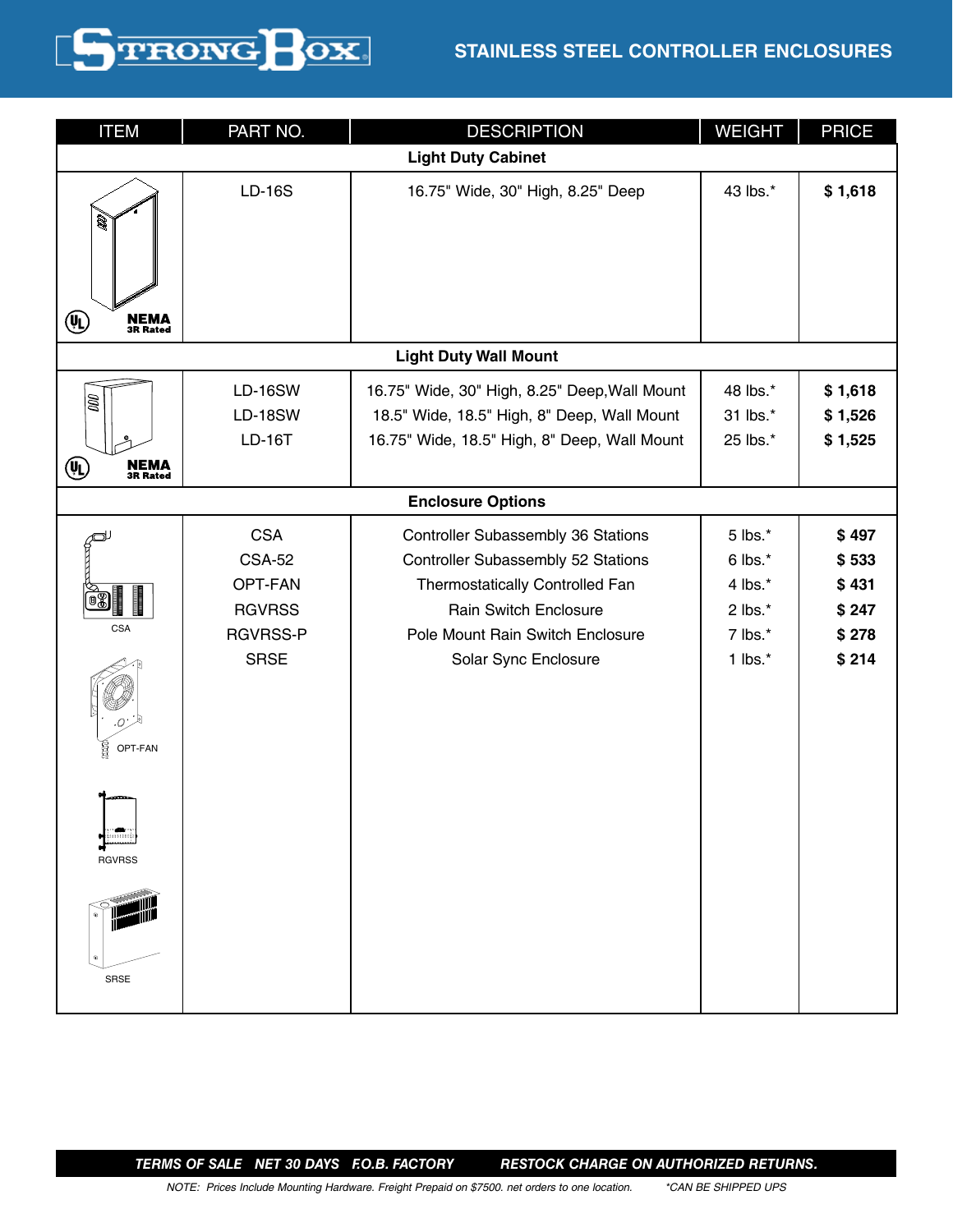| k en v<br><b>THE REA</b> |
|--------------------------|
|--------------------------|

| <b>ITEM</b>                                                                                                               | PART NO.      | <b>DESCRIPTION</b>                                                          | <b>WEIGHT</b> | <b>PRICE</b> |  |  |
|---------------------------------------------------------------------------------------------------------------------------|---------------|-----------------------------------------------------------------------------|---------------|--------------|--|--|
| Polar Bearier <sup>™</sup> Slip-On Insulating Cover                                                                       |               |                                                                             |               |              |  |  |
| A simple way to insulate backflow devices to help prevent freezing. This slip-on insulating cover installs in seconds and |               |                                                                             |               |              |  |  |
| removes even quicker for backflow maintenance. Provides R-19 insulation, eyelet installed for padlock.                    |               |                                                                             |               |              |  |  |
|                                                                                                                           | <b>PBB-22</b> | 22" Wide, 24" High, 6" Deep                                                 | 1.2 lbs.      | \$378        |  |  |
|                                                                                                                           | <b>PBB-30</b> | 28" Wide, 24" High, 6" Deep                                                 | 2.0 lbs.      | \$479        |  |  |
|                                                                                                                           | <b>PBB-45</b> | 46" Wide, 24" High, 6" Deep                                                 | 3.5 lbs.      | \$648        |  |  |
|                                                                                                                           | <b>PBB-60</b> | 56" Wide, 24" High, 6" Deep                                                 | 4.5 lbs.      | \$689        |  |  |
|                                                                                                                           | PBB-20HP      | 24" Wide, 46" High, 6" Deep                                                 | 3.5 lbs.      | \$648        |  |  |
|                                                                                                                           | PBB-40HP      | 40" Wide, 36" High, 6" Deep                                                 | 4.5 lbs.      | \$802        |  |  |
|                                                                                                                           | PBB-60HP      | 60" Wide, 36" High, 6" Deep                                                 | 5.2 lbs.      | \$946        |  |  |
|                                                                                                                           | PBB-75HP      | 72" Wide, 36" High, 6" Deep                                                 | 6.0 lbs.      | \$1,149      |  |  |
|                                                                                                                           | PBB-90HP      | 90" Wide, 36" High, 6" Deep                                                 | 7.5 lbs.      | \$1,279      |  |  |
|                                                                                                                           |               | Aluminum Backflow Enclosures - Front Entry - One Piece                      |               |              |  |  |
|                                                                                                                           | SBBC-22AL     | 22" Wide, 30" High, 16" Deep                                                | 43 lbs.       | \$1,319      |  |  |
|                                                                                                                           | SBBC-30AL     | 30" Wide, 30" High, 16" Deep                                                | 49 lbs.       | \$1,526      |  |  |
|                                                                                                                           | SBBC-45AL     | 45" Wide, 30" High, 16" Deep                                                | 62 lbs.       | \$1,881      |  |  |
|                                                                                                                           | SBBC-52AL     | 52" Wide, 30" High, 22" Deep                                                | 73 lbs.       | \$3,341      |  |  |
|                                                                                                                           | SBBC-60AL     | 60" Wide, 30" High, 16" Deep                                                | 82 lbs.       | \$2,727      |  |  |
| Aluminum Backflow Enclosures - Clamshell Entry - Two Piece                                                                |               |                                                                             |               |              |  |  |
|                                                                                                                           | SBBC-40ALHP   | 40" Wide, 39" High, 24" Deep                                                | 88 lbs.       | \$3,858      |  |  |
|                                                                                                                           | SBBC-60ALHP   | 60" Wide, 39" High, 24" Deep                                                | 118 lbs.      | \$4,293      |  |  |
|                                                                                                                           | SBBC-75ALHP   | 75" Wide, 39" High, 24" Deep                                                | 128 lbs.      | \$4,576      |  |  |
|                                                                                                                           | SBBC-90ALHP   | 90" Wide, 39" High, 24" Deep                                                | 158 lbs.      | \$5,300      |  |  |
|                                                                                                                           |               | <b>Insulated Aluminum Backflow Enclosures - Front Entry - One Piece</b>     |               |              |  |  |
|                                                                                                                           | SBBC-22ALI    | 22" Wide, 30" High, 16" Deep                                                | 44 lbs.       | \$1,656      |  |  |
|                                                                                                                           | SBBC-30ALI    | 30" Wide, 30" High, 16" Deep                                                | 50 lbs.       | \$2,050      |  |  |
|                                                                                                                           | SBBC-45ALI    | 45" Wide, 30" High, 16" Deep                                                | 63 lbs.       | \$2,589      |  |  |
|                                                                                                                           | SBBC-60ALI    | 60" Wide, 30" High, 16" Deep                                                | 88 lbs.       | \$3,482      |  |  |
|                                                                                                                           |               |                                                                             |               |              |  |  |
|                                                                                                                           |               | <b>Insulated Aluminum Backflow Enclosures - Clamshell Entry - Two Piece</b> |               |              |  |  |
|                                                                                                                           | SBBC-40ALHPI  | 40" Wide, 39" High, 24" Deep                                                | 90 lbs.       | \$4,701      |  |  |
|                                                                                                                           | SBBC-60ALHPI  | 60" Wide, 39" High, 24" Deep                                                | 124 lbs.      | \$5,223      |  |  |
|                                                                                                                           | SBBC-75ALHPI  | 75" Wide, 39" High, 24" Deep                                                | 136 lbs.      | \$5,546      |  |  |
|                                                                                                                           | SBBC-90ALHPI  | 90" Wide, 39" High, 24" Deep                                                | 166 lbs.      | \$5,778      |  |  |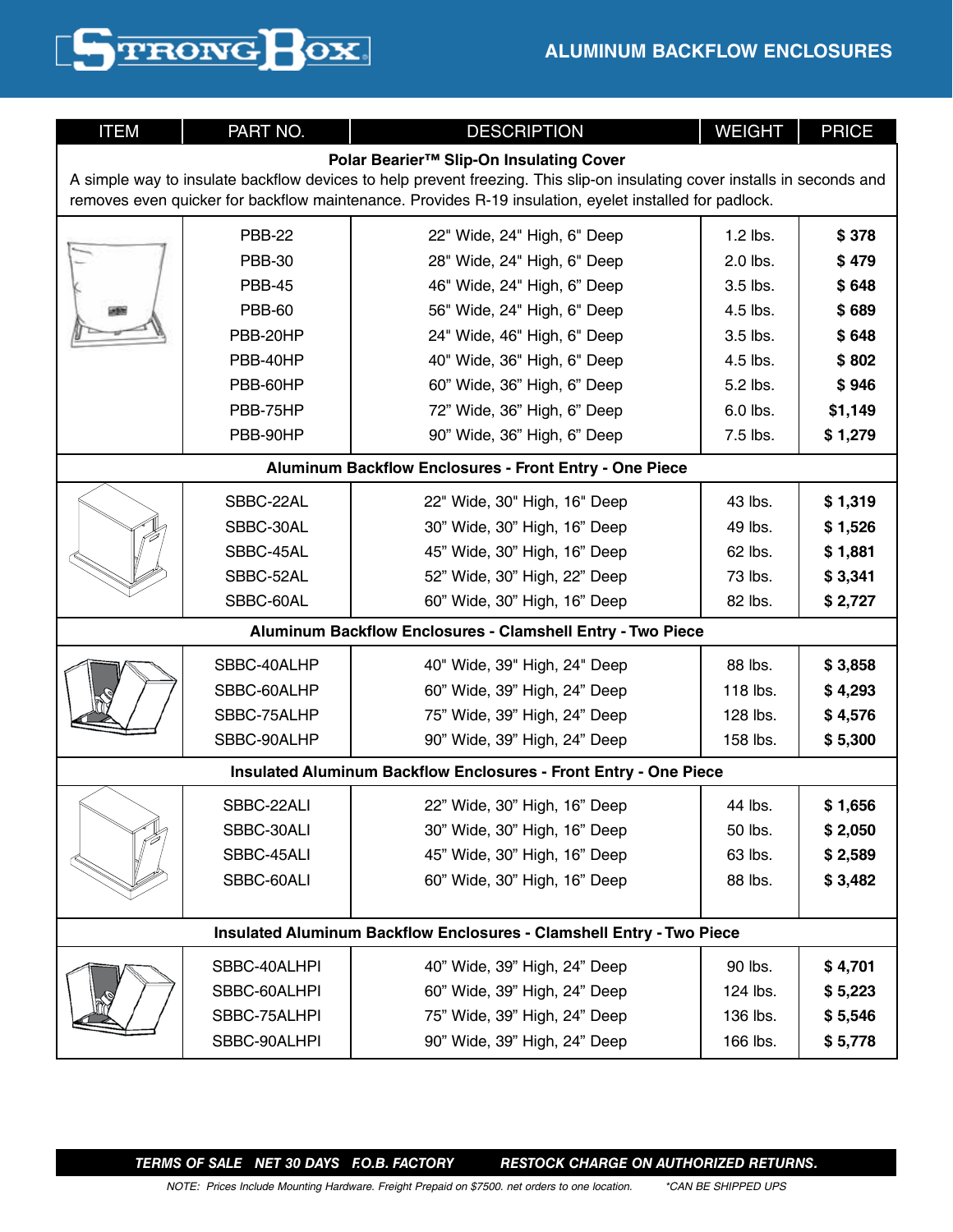# **BACKFLOW & PUMP ENCLOSURES**



| <b>ITEM</b>                                                        | PART NO.        | <b>DESCRIPTION</b>                                                     | <b>WEIGHT</b> | <b>PRICE</b> |  |  |
|--------------------------------------------------------------------|-----------------|------------------------------------------------------------------------|---------------|--------------|--|--|
|                                                                    |                 | Aluminum Pump Enclosures - Clamshell Entry - Two Piece                 |               |              |  |  |
|                                                                    | SBBC-40WALHP    | 40" Wide, 39" High, 28" Deep                                           | 95 lbs.       | \$3,821      |  |  |
|                                                                    | PE-40AL         | 40" Wide, 39" High, 38" Deep                                           | 98 lbs.       | \$3,944      |  |  |
|                                                                    | PE-60AL         | 60" Wide, 39" High, 38" Deep                                           | 128 lbs.      | \$4,576      |  |  |
|                                                                    |                 |                                                                        |               |              |  |  |
| <b>Smooth Touch Backflow Cages - Stainless Steel - Front Entry</b> |                 |                                                                        |               |              |  |  |
|                                                                    | SBBC-22SS       | 23.5" Wide, 28" High, 17.75" Deep                                      | 44 lbs.       | \$2,519      |  |  |
|                                                                    | SBBC-30SS       | 31.5" Wide, 28" High, 17.75" Deep                                      | 53 lbs.       | \$2,909      |  |  |
|                                                                    | SBBC-45SS       | 46.5" Wide, 28" High, 17.75" Deep                                      | 61 lbs.       | \$3,741      |  |  |
|                                                                    | SBBC-20SS       | 20" Wide, 46.5" High, 17.75" Deep                                      | 62 lbs.       | \$3,738      |  |  |
|                                                                    |                 | <b>Smooth Touch Backflow Cages - Stainless Steel - Clamshell Entry</b> |               |              |  |  |
|                                                                    | SBBC-40SS       | 40" Wide, 39" High, 25.5" Deep                                         | 90 lbs.       | \$5,748      |  |  |
|                                                                    | SBBC-60SS       | 60" Wide, 39" High, 25.5" Deep                                         | 111 lbs.      | \$6,771      |  |  |
|                                                                    | SBBC-75SS       | 76.5" Wide, 39" Wide, 25.5" Deep                                       | 120 lbs.      | \$7,954      |  |  |
|                                                                    |                 |                                                                        |               |              |  |  |
| Smooth Touch Backflow Cages - Cold Rolled Steel - Front Entry      |                 |                                                                        |               |              |  |  |
|                                                                    | SBBC-22CR       | 23.5" Wide, 28" High, 17.75" Deep                                      | 44 lbs.       | \$1,430      |  |  |
|                                                                    | SBBC-30CR       | 31.5" Wide, 28" High, 17.75" Deep                                      | 53 lbs.       | \$1,618      |  |  |
|                                                                    | SBBC-45CR       | 46.5" Wide, 28" High, 17.75" Deep                                      | 61 lbs.       | \$2,113      |  |  |
|                                                                    |                 |                                                                        |               |              |  |  |
|                                                                    |                 | Smooth Touch Backflow Cages - Cold Rolled Steel - Clamshell Entry      |               |              |  |  |
|                                                                    | SBBC-40CR       | 40" Wide, 39" High, 25.5" Deep                                         | 90 lbs.       | \$3,469      |  |  |
|                                                                    | SBBC-60CR       | 60" Wide, 39" High, 25.5" Deep                                         | 111 lbs.      | \$4,287      |  |  |
|                                                                    | SBBC-75CR       | 76.5" Wide, 39" Wide, 25.5" Deep                                       | 120 lbs.      | \$4,973      |  |  |
|                                                                    |                 |                                                                        |               |              |  |  |
|                                                                    |                 | <b>Expanded Metal Backflow Cages - Low Profile - One Piece</b>         |               |              |  |  |
|                                                                    | <b>BC-30 CR</b> | 30" Wide, 25.5" High, 12" Deep                                         | 45 lbs.       | \$1,326      |  |  |
|                                                                    | <b>BC-45CR</b>  | 45" Wide, 31.5" High, 18" Deep                                         | 73 lbs.       | \$1,635      |  |  |
|                                                                    |                 |                                                                        |               |              |  |  |
|                                                                    |                 | <b>Expanded Metal Backflow Cages - High Profile - Two Piece</b>        |               |              |  |  |
|                                                                    | <b>BC-75CR</b>  | 75" Wide, 43.5" High, 30" Deep                                         | 160 lbs.      | \$2,732      |  |  |
|                                                                    |                 |                                                                        |               |              |  |  |
|                                                                    |                 |                                                                        |               |              |  |  |
|                                                                    |                 |                                                                        |               |              |  |  |
|                                                                    |                 |                                                                        |               |              |  |  |

*TERMS OF SALE NET 30 DAYS F.O.B. FACTORY RESTOCK CHARGE ON AUTHORIZED RETURNS.*

*NOTE: Prices Include Mounting Hardware. Freight Prepaid on \$7500. net orders to one location. \*CAN BE SHIPPED UPS*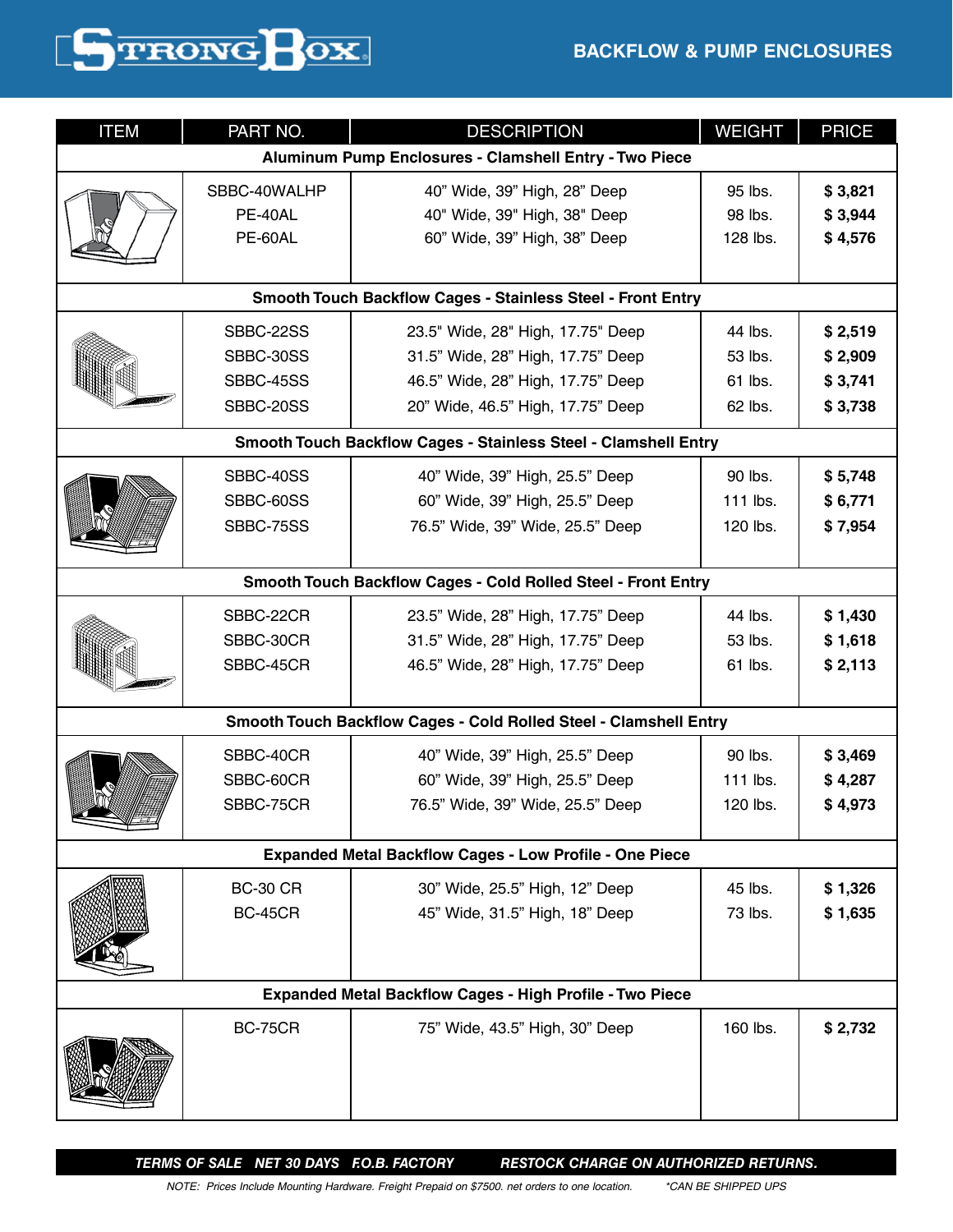# **STAINLESS STEEL METERED PEDESTALS**



| <b>ITEM</b>                                                                    | PART NO.                                                        | <b>DESCRIPTION</b>                                                                                | <b>WEIGHT</b> | <b>PRICE</b> |  |  |
|--------------------------------------------------------------------------------|-----------------------------------------------------------------|---------------------------------------------------------------------------------------------------|---------------|--------------|--|--|
|                                                                                | Stainless Steel Service Pedestal - 18" Wide, 52" High, 20" Deep |                                                                                                   |               |              |  |  |
|                                                                                | <b>MPS-A16-10K</b>                                              | 100 amp meter/100 amp load center<br>17 pos. with main, 1 phase                                   | 210 lbs.      | \$6,496      |  |  |
|                                                                                | <b>MPS-C20-22K</b>                                              | 200 amp meter/200 amp load center<br>20 pos. with main, 1 phase                                   | 210 lbs.      | \$8,058      |  |  |
|                                                                                | <b>MPS-E24-10K</b>                                              | 200 amp meter/200 amp load center<br>24 pos. with main, 3 phase                                   | 210 lbs.      | \$9,975      |  |  |
|                                                                                | <b>MPS-BASE</b><br>MPS mounting template 4 bolt                 |                                                                                                   | 8 lbs.        | \$159        |  |  |
| $\left(\!\rule{0pt}{10pt}\right.\!^{\rm u})$<br><b>NEMA</b><br><b>3R Rated</b> |                                                                 |                                                                                                   |               |              |  |  |
|                                                                                |                                                                 | Stainless Steel Service Pedestal with Enclosure and Base - 18" Wide, 52" High, 32" Deep           |               |              |  |  |
|                                                                                | <b>MPE-A16-10K</b>                                              | 100 amp meter/100 amp load center<br>16 pos. with main, 1 phase with enclosure                    | 310 lbs.      | \$10,517     |  |  |
|                                                                                | <b>MPE-C20-22K</b>                                              | 200 amp meter/200 amp load center<br>20 pos. with main, 1 phase with enclosure                    | 310 lbs.      | \$12,078     |  |  |
|                                                                                | <b>MPE-E24-10K</b>                                              | 200 amp meter/200 amp load center<br>24 pos. with main, 3 phase with enclosure                    | 310 lbs.      | \$13,994     |  |  |
| <b>NEMA</b><br>(U)<br><b>3R Rated</b>                                          | MPE-BASE                                                        | Dual mounting template 8 bolt                                                                     | $10$ lbs.     | \$166        |  |  |
|                                                                                |                                                                 | Commercial Service Pedestal - 16" Wide, 48" High, 16.25" Deep                                     |               |              |  |  |
|                                                                                | CSP-B108-10K                                                    | 100 amp, 8 circuit breakers, 1 phase                                                              | 140 lbs.      | \$4,606      |  |  |
| ud<br>冟                                                                        | CSP-B116-10K                                                    | 100 amp, 16 circuit breakers, 1 phase                                                             | 140 lbs.      | \$4,740      |  |  |
| $\mathbb{Z}$                                                                   | CSP-B116-100K                                                   | 100 amp, 16 circuit breakers, 1 phase                                                             | 140 lbs.      | \$4,942      |  |  |
|                                                                                | CSP-B216-22K                                                    | 200 amp, 16 circuit breakers, 1 phase                                                             | 140 lbs.      | \$5,421      |  |  |
| Ø                                                                              | <b>CSP-B BASE</b>                                               | CSP-B mounting template 4 bolt                                                                    | 8 lbs.        | \$160        |  |  |
| (VL)<br>NEMA<br><b>3R Rated</b>                                                |                                                                 |                                                                                                   |               |              |  |  |
|                                                                                |                                                                 | <b>Metered Stainless Steel Enclosure</b>                                                          |               |              |  |  |
|                                                                                | SB-24SS-240V                                                    | 24" Wide, 48" High, 29" Deep<br>with 240 Volt Meter Socket<br>Not available for use in California | 250 lbs.      | \$8,312      |  |  |
| <b>NEMA</b><br>3R Rated<br>(VL)                                                |                                                                 |                                                                                                   |               |              |  |  |

*TERMS OF SALE NET 30 DAYS F.O.B. FACTORY RESTOCK CHARGE ON AUTHORIZED RETURNS.*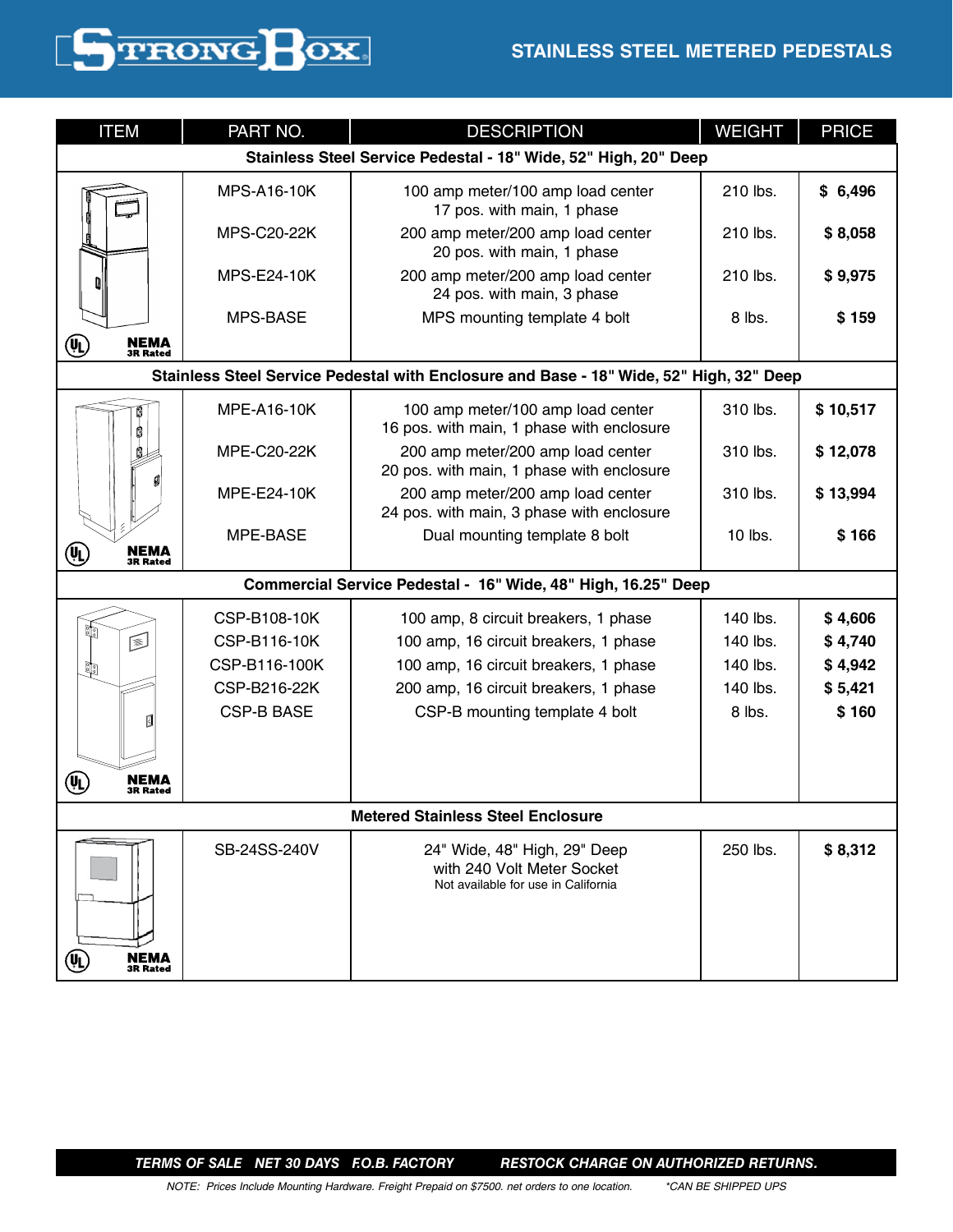

| <b>ITEM</b>                                    | PART NO.                                                                                                                                                     | <b>DESCRIPTION</b>                                  | <b>WEIGHT</b> | <b>PRICE</b> |  |  |  |
|------------------------------------------------|--------------------------------------------------------------------------------------------------------------------------------------------------------------|-----------------------------------------------------|---------------|--------------|--|--|--|
| QuickPad <sup>®</sup> for StrongBox Enclosures |                                                                                                                                                              |                                                     |               |              |  |  |  |
|                                                | $QP-16$                                                                                                                                                      | For SB-16 28.5" Wide, 18.5" Deep                    | 37 lbs.       | \$739        |  |  |  |
|                                                | QP-18                                                                                                                                                        | For SB-18 28.5" Wide, 18.5" Deep                    | 37 lbs.       | \$739        |  |  |  |
|                                                | $QP-18D$                                                                                                                                                     | For SB-18D 28.5" Wide, 28.5" Deep                   | 42 lbs.       | \$874        |  |  |  |
|                                                | <b>OP-22</b>                                                                                                                                                 | For SB-22 28.5" Wide, 28.5" Deep                    | 42 lbs.       | \$874        |  |  |  |
|                                                | QP-24                                                                                                                                                        | For SB-24 28.5" Wide, 18.5" Deep                    | 37 lbs.       | \$739        |  |  |  |
|                                                | $QP-24D$                                                                                                                                                     | For SB-24D 28.5" Wide, 28.5" Deep                   | 42 lbs.       | \$874        |  |  |  |
|                                                | QP-LD16                                                                                                                                                      | For LD-16 20" Wide, 17" Deep                        | $17$ lbs.     | \$553        |  |  |  |
|                                                | QP-M                                                                                                                                                         | For Metered Enclosure 28.5" Wide, 28.5" Deep        | 42 lbs.       | \$874        |  |  |  |
|                                                | QP-CSP<br>For CSP-B Pedestal 28.5" Wide, 18.5" Deep<br><b>QP-MPS</b><br>For MPS Pedestal 32" Wide, 25" Deep<br>QP-MPE<br>For MPE Pedestal 32" Wide, 25" Deep |                                                     | 37 lbs.       | \$739        |  |  |  |
|                                                |                                                                                                                                                              |                                                     | 51 lbs.       | \$874        |  |  |  |
|                                                |                                                                                                                                                              |                                                     | 51 lbs.       | \$960        |  |  |  |
|                                                |                                                                                                                                                              |                                                     |               |              |  |  |  |
|                                                |                                                                                                                                                              | <b>QuickPad<sup>®</sup> for Backflow Enclosures</b> |               |              |  |  |  |
|                                                | QP-20BF                                                                                                                                                      | For SBBC-20 Series 32" Wide, 19" Deep               | 37 lbs.       | \$739        |  |  |  |
|                                                | QP-22BF                                                                                                                                                      | For SBBC-22 Series 28.5" Wide, 19" Deep             | 37 lbs.       | \$739        |  |  |  |
|                                                | QP-30BF                                                                                                                                                      | For SBBC-30 Series 32" Wide, 19" Deep               | 37 lbs.       | \$739        |  |  |  |
|                                                | QP-45BF                                                                                                                                                      | For SBBC-45 Series 49" Wide, 19" Deep               | 42 lbs.       | \$802        |  |  |  |
|                                                |                                                                                                                                                              |                                                     |               |              |  |  |  |
|                                                |                                                                                                                                                              |                                                     |               |              |  |  |  |
|                                                |                                                                                                                                                              |                                                     |               |              |  |  |  |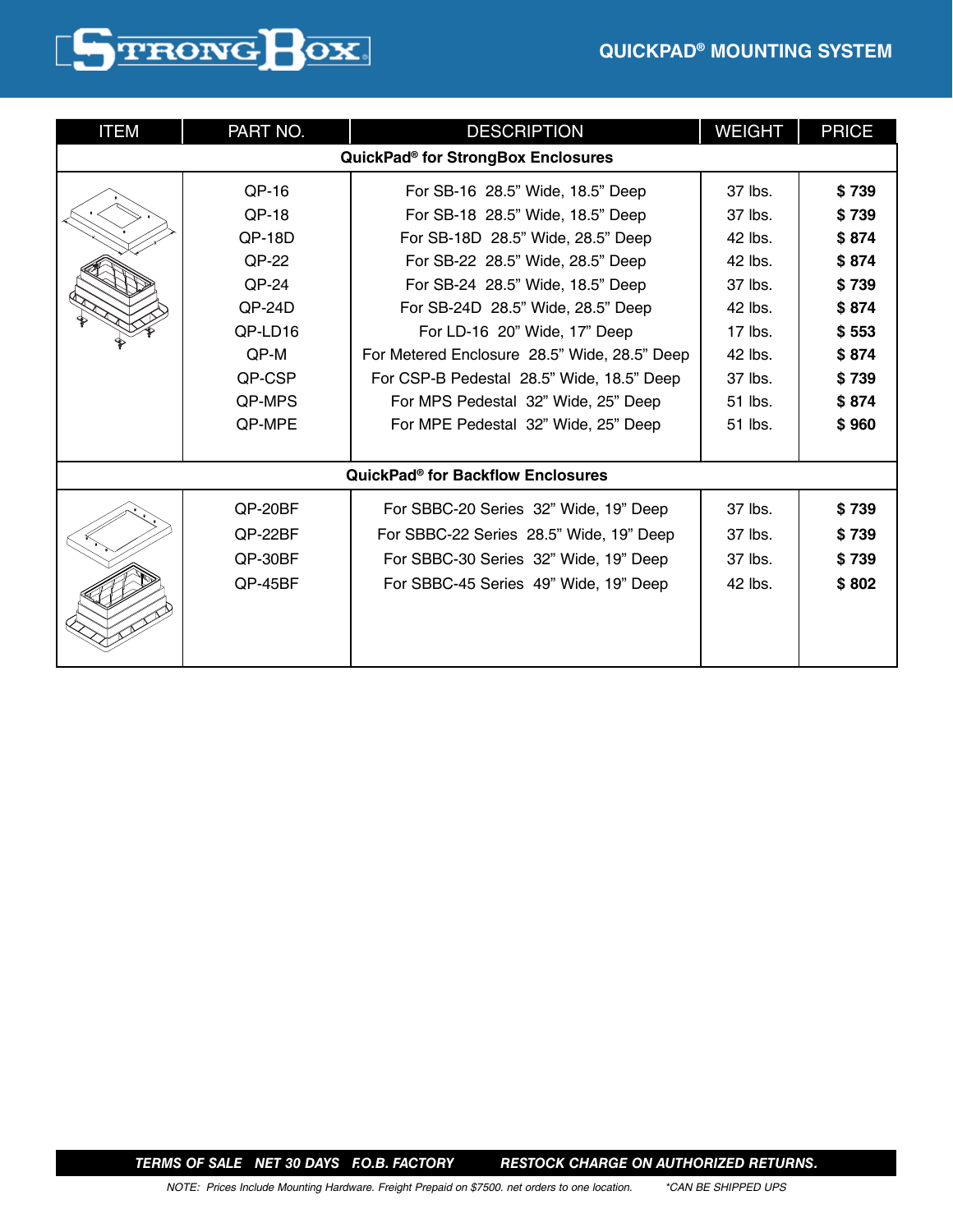### **SPRINKLER PRODUCTS**



| <b>ITEM</b> | PART NO.        | <b>DESCRIPTION</b>                                                                                                                                                                                                                                                                                                       | <b>BUNDLE</b><br>QTY. | <b>BOX</b><br>QTY. | <b>BOX</b><br>WGT. | <b>PRICE</b> |
|-------------|-----------------|--------------------------------------------------------------------------------------------------------------------------------------------------------------------------------------------------------------------------------------------------------------------------------------------------------------------------|-----------------------|--------------------|--------------------|--------------|
|             | <b>PS 18</b>    | <b>18" Pipe Stabilizer</b><br>Used between sprinkler heads to<br>control the movement of the pipe.<br>The vinyl covered double "J"<br>secures pipe to ground. The<br>vertical striking area provides good<br>penetration even in tough soils<br>while minimizing above ground<br>exposure and damage to J hook.          | 5                     | 30                 | 46 lbs.            | \$8.80       |
|             | <b>SS 24</b>    | 24" Sprinkler Stabilizer<br>used to secure pipe and sprinkler<br>heads to prevent movement,<br>vandalism and damage. The vinyl<br>covered double "J" secures the pipe<br>to the ground and the steel shaft at<br>the top gives the sprinkler head<br>additional support. Allows good<br>penetration even in tough soils. | 5                     | 20                 | 35 lbs.            | \$10.50      |
|             |                 | <b>Sprinkler Ties</b><br>Used to secure the sprinkler to the Sprinkler Stabilizer. The unique design allows fast installation and produces a<br>strong bond between the stake and the sprinkler head.                                                                                                                    |                       |                    |                    |              |
|             | ST <sub>9</sub> | 9" Sprinkler Tie for shrub heads                                                                                                                                                                                                                                                                                         | 50                    | 500                | 13 lbs.            | \$0.97       |
|             | <b>ST 12</b>    | 12" Sprinkler Tie for pop-ups                                                                                                                                                                                                                                                                                            | 50                    | 500                | 16 lbs.            | \$1.10       |
|             | <b>RT</b>       | <b>Ratchet Tool</b><br>Used to install Sprinkler Ties. It<br>twists the Sprinkler Tie tightly<br>against the stake, reducing labor by<br>50% or more.                                                                                                                                                                    | 1                     | 1                  | 1 lb.              | \$91.35      |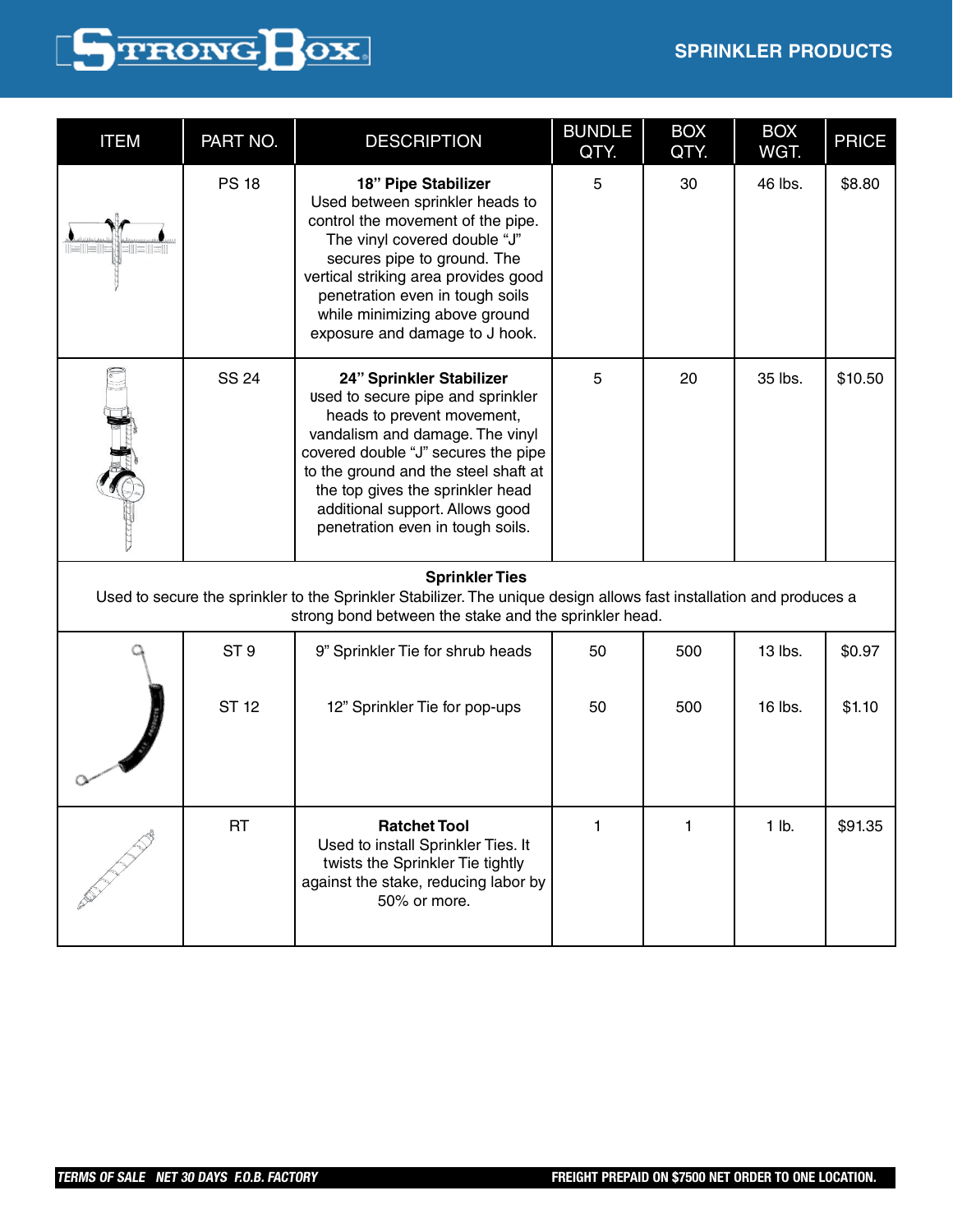### **TREE PRODUCTS**



| <b>ITEM</b>                                                                                                                  | PART NO.                                                                                                                       | <b>DESCRIPTION</b>                                                                        | <b>BUNDLE</b><br>QTY. | <b>BOX</b><br>QTY. | <b>BOX</b><br>WGT. | <b>PRICE</b> |
|------------------------------------------------------------------------------------------------------------------------------|--------------------------------------------------------------------------------------------------------------------------------|-------------------------------------------------------------------------------------------|-----------------------|--------------------|--------------------|--------------|
| <b>Cinch Ties</b><br>Used to effectively single or double stake a tree. Made from strong, flexible vinyl with UV inhibitors. |                                                                                                                                |                                                                                           |                       |                    |                    |              |
|                                                                                                                              | <b>CT 24</b>                                                                                                                   | 24" Cinch-Tie<br>for 15 gal. trees - Adjustable to 9"                                     | 100                   | 500                | 38 lbs.            | \$1.05       |
|                                                                                                                              | CT 32                                                                                                                          | 32" Cinch-Tie<br>for 24" box trees - Adjustable to 13"                                    | 100                   | 500                | 50 lbs.            | \$1.40       |
|                                                                                                                              | <b>Twist Braces</b><br>Used in high wind conditions. Steel loop covered in quality vinyl tubing. Reusable and easy to install. |                                                                                           |                       |                    |                    |              |
|                                                                                                                              | <b>TB 24</b>                                                                                                                   | 24" Twist Brace                                                                           | 5                     | 25                 | 35 lbs.            | \$11.15      |
|                                                                                                                              | <b>TB 36</b>                                                                                                                   | for 15 gal. - 24" box trees. 4.5" loop<br>36" Twist Brace<br>for 36" box trees. 4.5" loop | 5                     | 10                 | 26 lbs.            | \$22.35      |
|                                                                                                                              |                                                                                                                                | <b>Hose &amp; Wire Brace</b>                                                              |                       |                    |                    |              |
|                                                                                                                              | <b>HW 36</b>                                                                                                                   | 36" Hose & Wire Brace<br>for 24" box trees - 10.5" Hose. 36" Wire                         | 100                   | 200                | 65 lb.             | \$1.10       |